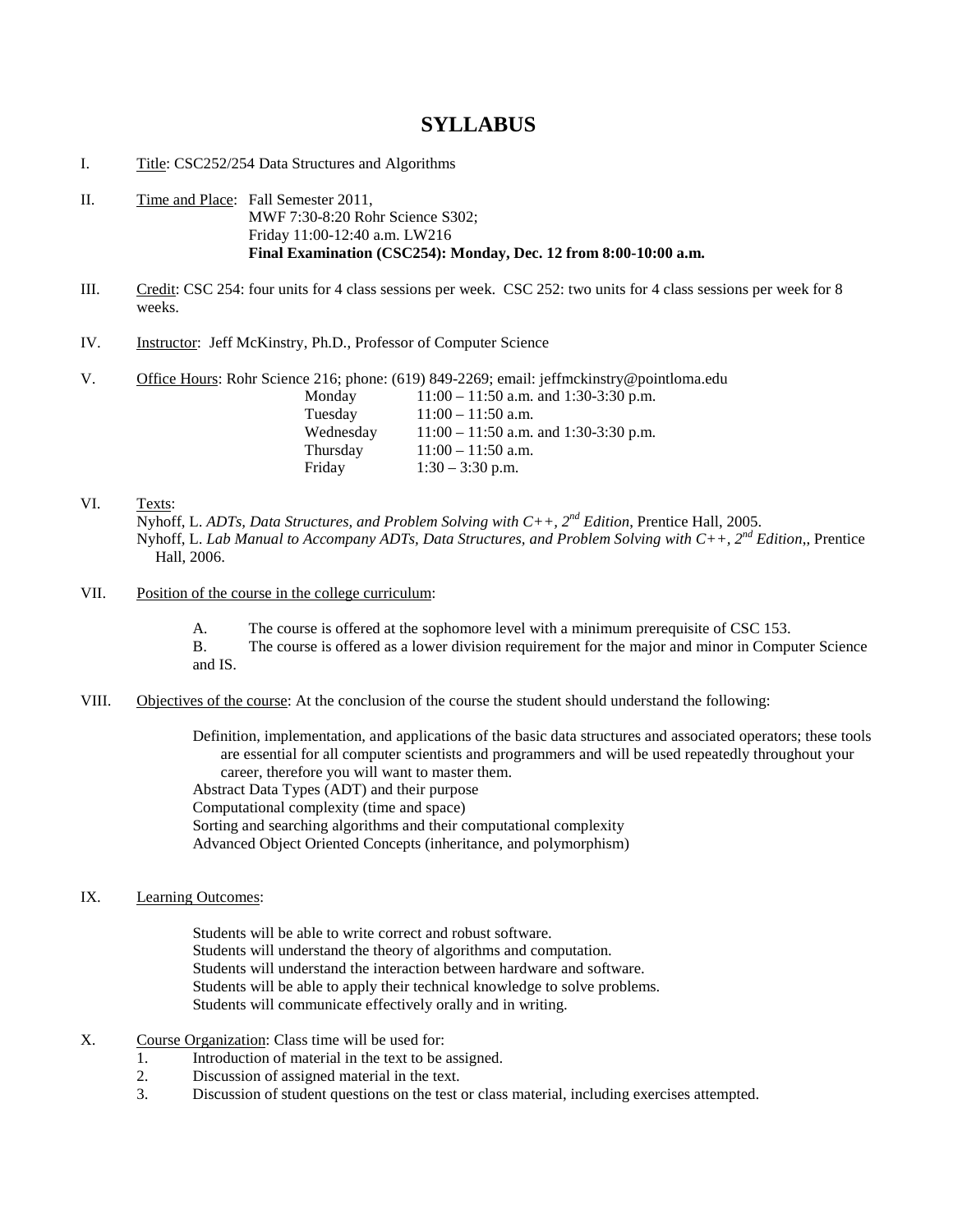- 4. Administering tests.<br>5. Laboratory projects
- Laboratory projects
- XI. Attendance: See the College Catalogue for a complete statement.

## XII. Student Evaluation:

| u |  |
|---|--|
| × |  |

| <b>Laboratory Projects</b>    | 30% |
|-------------------------------|-----|
| Homework/in-class assignments | 10% |
| 3 Exams                       | 30% |
| Term Project                  | 10% |
| Final Exam                    | 20% |
| $\text{CSC } 252:$            |     |
| <b>Laboratory Projects</b>    | 40% |
| Homework/quizzes              | 20% |
| 2 Exams                       | 40% |

Late assignments will be worth 70% if turned in after the class period in which they are due, and are not accepted if late by more than 7 days.

Computer programs will be evaluated according to the instructions in the lab manual. But the expectations are that your program 1) works correctly on all test data; 2) is well documented with comments, and 3) is written in appropriate programming style.

You will be required to **email a zip file to the grader with all source code and the executable file** for all programming assignments.

Grades will be determined as follows:

| 93-100% | A         |
|---------|-----------|
| 90-92%  | $A -$     |
| 87-89%  | $B+$      |
| 83-86%  | B         |
| 80-82%  | B-        |
| 77-79%  | $C_{\pm}$ |
| 73-76%  | C         |
| 70-72%  | $C-$      |
| 67-69%  | $D+$      |
| 63-66%  | D         |
| 60-62%  | D-        |
| $0-59%$ | F         |
|         |           |

The term project will be to write a computer program to play the game of 20 questions intelligently (See [http://www.20q.net](http://www.20q.net/) for an example). It will involve **writing a somewhat large computer program in C++**. Term projects are expected to be individual projects or teams of 2 this semester. A truly ambitious student might want to do a little research into optimal ways to play 20 question-like games, find out what the state-of-the-art is by reading journal papers, and experiment with one or more algorithms. You will be submitting your program for a competition. More details will follow.

## XIII. Academic Accommodations:

All students are expected to meet the minimum standards for this course as set by the instructor. Students with